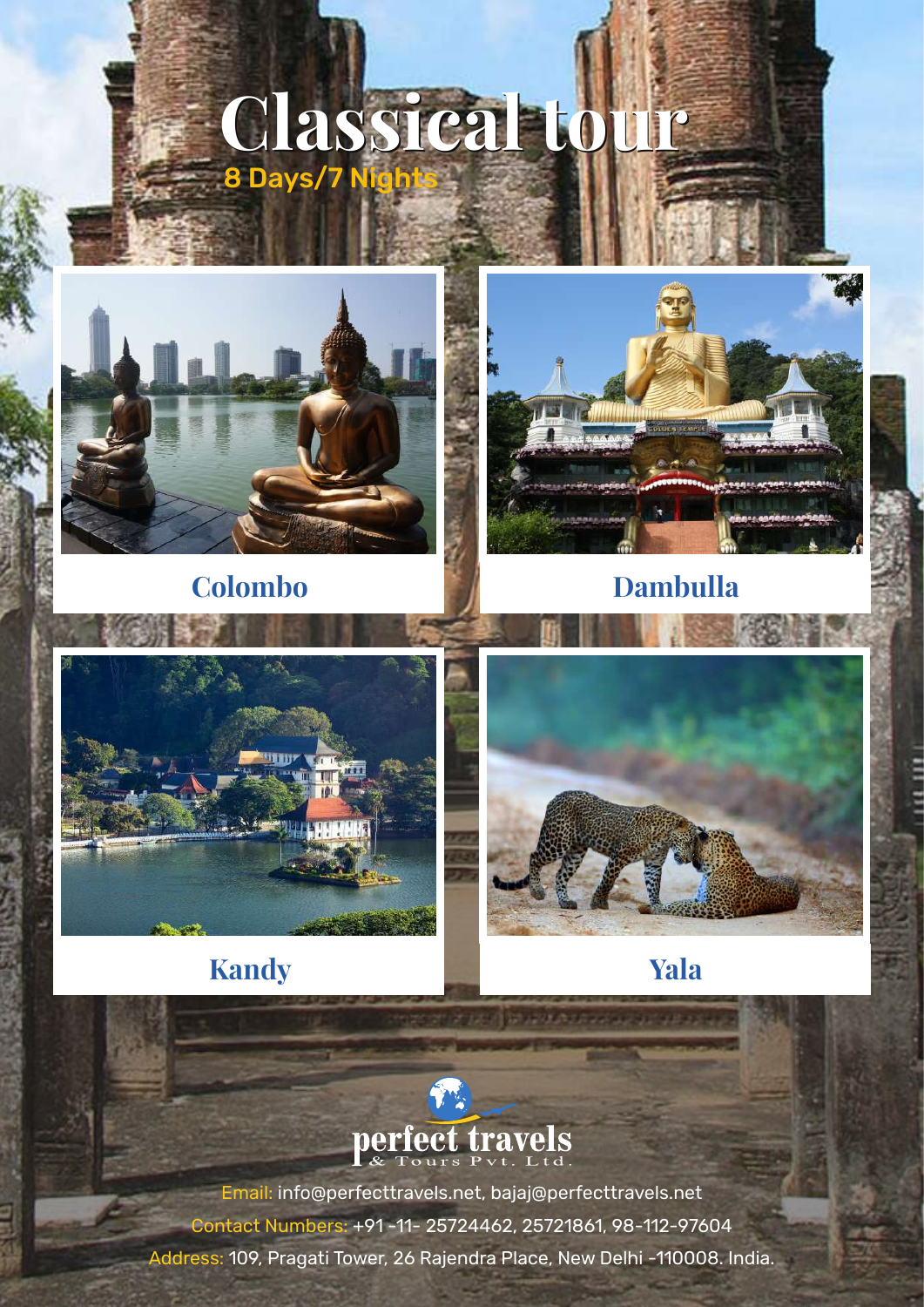

#### AIRPORT – COLOMBO, (01 HRS) (-/-/D)

- Day: 01 | Ayubowan! Once your Sri Lanka Representative meets you personally on arrival, you will be introduced to your chauffeur guide and then begin your journey to uncover the wonders of this island.
	- Leave for Colombo.
	- Do a city tour to visit the Gangarama Temple, Seemamalakaya, Nelum Pokuna Theatre, BMICH and Galle Face green.
	- Colombo, is Sri Lanka's commercial capital and major port. A fine amalgamation of all the hues and cultures within this paradise isle. This chic metropolitan brings together the many facets of this island nation.
	- Optional : Shopping in Colombo visit the ceramics corporation showroom, majestic city shopping complex, House of Fashion, and the Odel unlimited dress boutique.
	- Check in at hotel.
	- Dinner & Overnight stay at Colombo.

#### COLOMBO – SIGIRIYA/ DAMBULLA (04 HRS) (B/L/D)

| Day: 02 | ◆ After breakfast, leave for Sigiriya.                                                                                                                                                                                                                                                                                               |
|---------|--------------------------------------------------------------------------------------------------------------------------------------------------------------------------------------------------------------------------------------------------------------------------------------------------------------------------------------|
|         | • En route visit Pinnawala Elephant Orphanage.                                                                                                                                                                                                                                                                                       |
|         | Pinnawala Elephant Orphanage, located 13 km northwest of Kegalle towards Kandy, is famous<br>٠<br>because of the elephant orphanage located in the area. It is a must-visit as it would definitely add<br>an unforgettable experience to your stay in this paradise isle.<br>(Bathing times 10:00hrs - 12:00 hrs & 14:00 -16:00 hrs) |
|         | $\bullet$ Lunch at local restaurant.                                                                                                                                                                                                                                                                                                 |

- Drive to Dambulla/Sigiriya and Check in at hotel.
- Overnight stay at Sigiriya/Dambulla.

#### SIGIRIYA & MINNERIYA (B/L/D)

- **Day: 03**  $\rightarrow$  After breakfast, Visit the Sigiriya.
	- Climb the Sigiriya Rock Fortress.

Continue...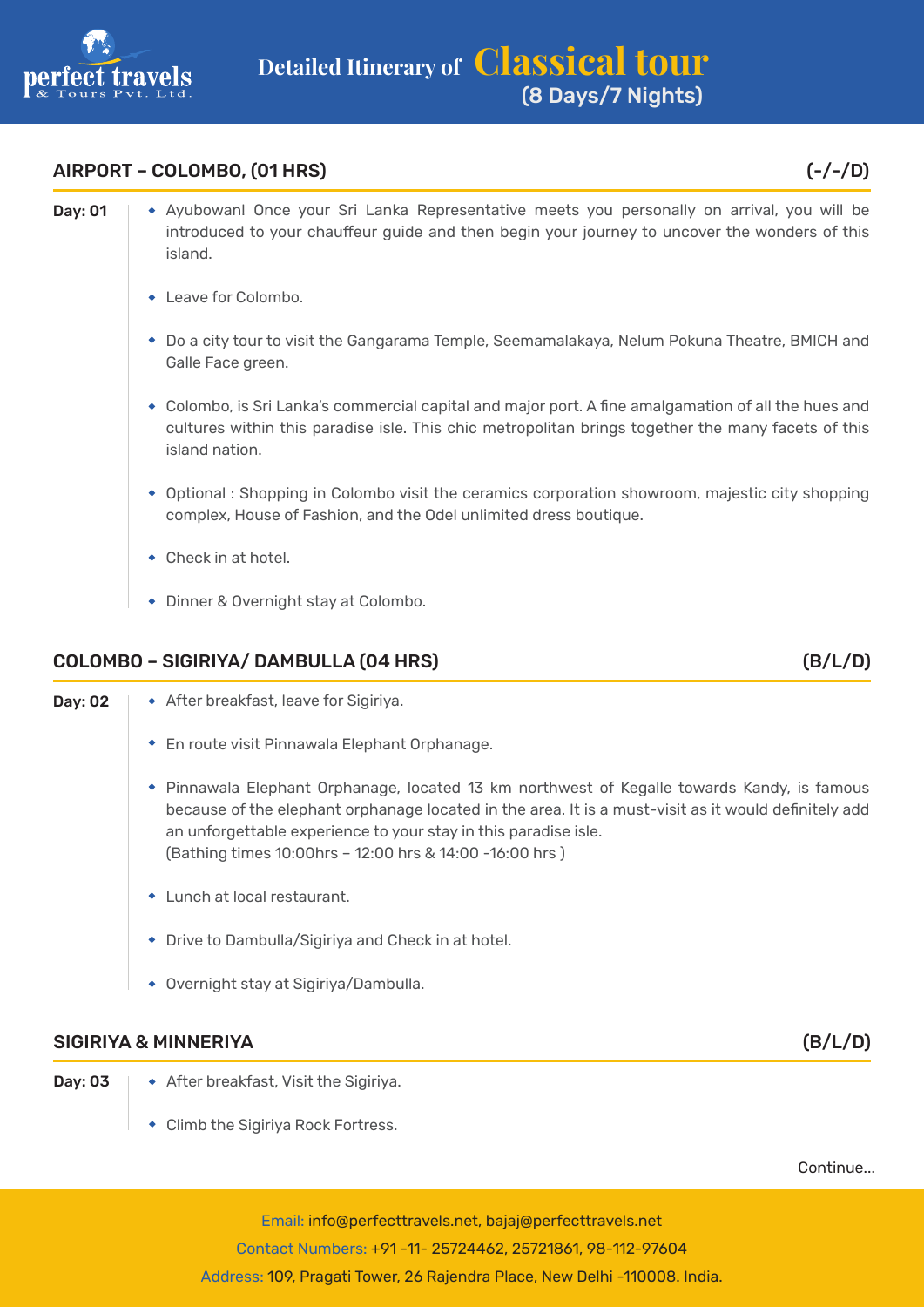

- Sigiriya Rock Fortress, an 8th wonder of the world is a rare jewel among the many treasures in Sri Lanka. The famous Sigiriya frescoes of the buxom, waspwaisted maidens bearing flowers, amidst the wilderness and ancient ruins.
- Lunch at local restaurant.
- Then drive to Minneriya for Jeep Safari.
- Minneriya National Park, shelters some of the greatest wildlife treasures of this paradise isle. The 'Sixth Greatest Wildlife Spectacle of the World' – the amazing phenomenon of the 'Minneriya Elephant gathering' that occurs during August –September.
- Overnight stay at Sigiriya/Dambulla.

#### SIGIRIYA – DAMBULLA – KANDY (02 ½ HRS) (B/L/D)

## Day: 04 After breakfast, Leave for Kandy. En route visit Dambulla Cave Temple. Dambulla Cave temple, a complex that lies atop a massive hill on the edge of the town is one of the eight UNESCO world heritage sites in the country and is renowned for its unique sculptures and the largest mural paintings. Optional: The journey will include a few en route stops at Dambulla and/or Matale to visit a Spice Garden - a delightful place to stroll in fragrant greenery and learn about nutmeg, pepper vines, clove trees and curry, cinnamon and the precious cardamom, a relative of ginger. It grows in the shade of high jungle trees and can only be harvested by hand. Lunch at local restaurant. In the afternoon visit The Temple of the Tooth, Temple of the tooth relic of Lord Buddha, is the pride of Buddhists in Sri Lanka and world-over. The palace temple stands surrounded by a moat, its golden roof gleaming in the sunlight as white-clad pilgrims bearing lotus blossoms throng to worship. Optional: This evening witness Kandyan Dance Cultural Show (Cost not included). Check in at Hotel. Dinner & Overnight stay at Kandy.

#### KANDY – NUWARA ELIYA (03 HRS) (B/L/D)

**Day: 05**  $\blacklozenge$  After breakfast, Walk through the Royal Botanical Gardens in Peradeniya.

Continue...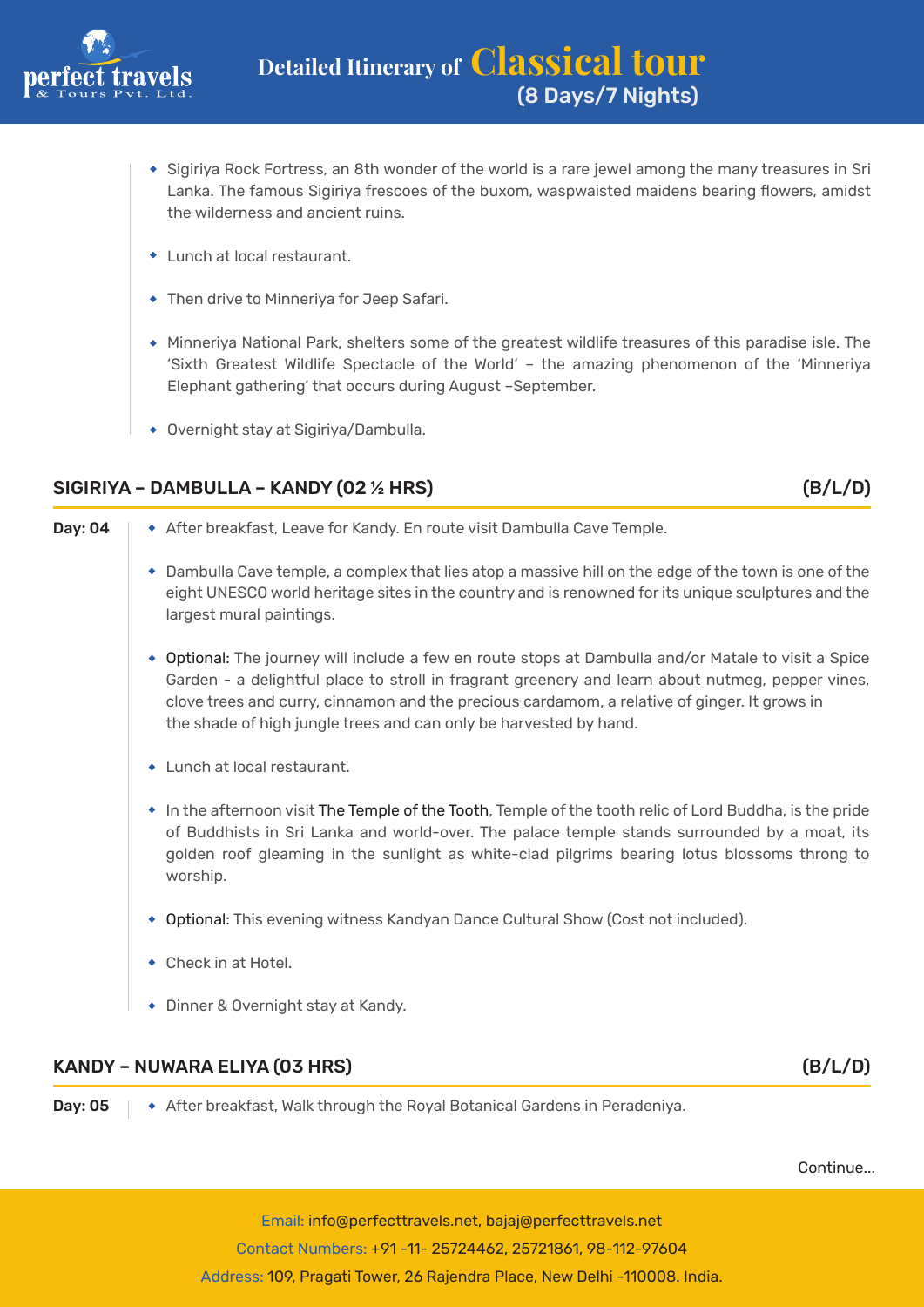

- Peradeniya Botanical Gardens, although its origins date back to the era of medieval times, bears a rich history punctuated by colonialism and industrial change. The splendour of the gardens, further uplifted by the river that flows through its fringes.
- Thereafter leave for Bentota.
- Lunch at local restaurant.
- Check in at Hotel.
- Dinner & Overnight stay at Bentota/ Beruwela.

#### NUWARA ELIYA – YALA (5 HRS) (B/L/D)

- Day: 06  $\rightarrow$  After breakfast, drive to Yala.
	- En route lunch at local restaurant.
	- Check in at the hotel.
	- Afternoon drive to Yala National Park for Jeep Safari.
	- Yala National Park, its magnificent sights of majestic elephants, finefeathered peacocks, great black bears and agile leopards that steal away into the shadows of the thick foliage are unparalleled to any of the national parks in the country.
	- Dinner & Overnight stay at Yala.

#### NUWARAELIA – BENTOTA/BERUWELA (B/-/-)

- 
- **Day: 07**  $\rightarrow$  Breakfast at hotel.
	- Drive to Bentota/Beruwela.
	- En route visit Galle.
	- Galle, a living time capsule home to the largest occupied Fort in Asia. Its quaint beauty extends beyond its golden beaches, cerulean waters, the picturesque views and the rich history while walking through the narrow, cobbled streets within the Fort.
	- Lunch at Local Restaurant.
	- Continue to hotel.
	- Dinner & Overnight stay at Bentota/ Beruwela.

Continue...